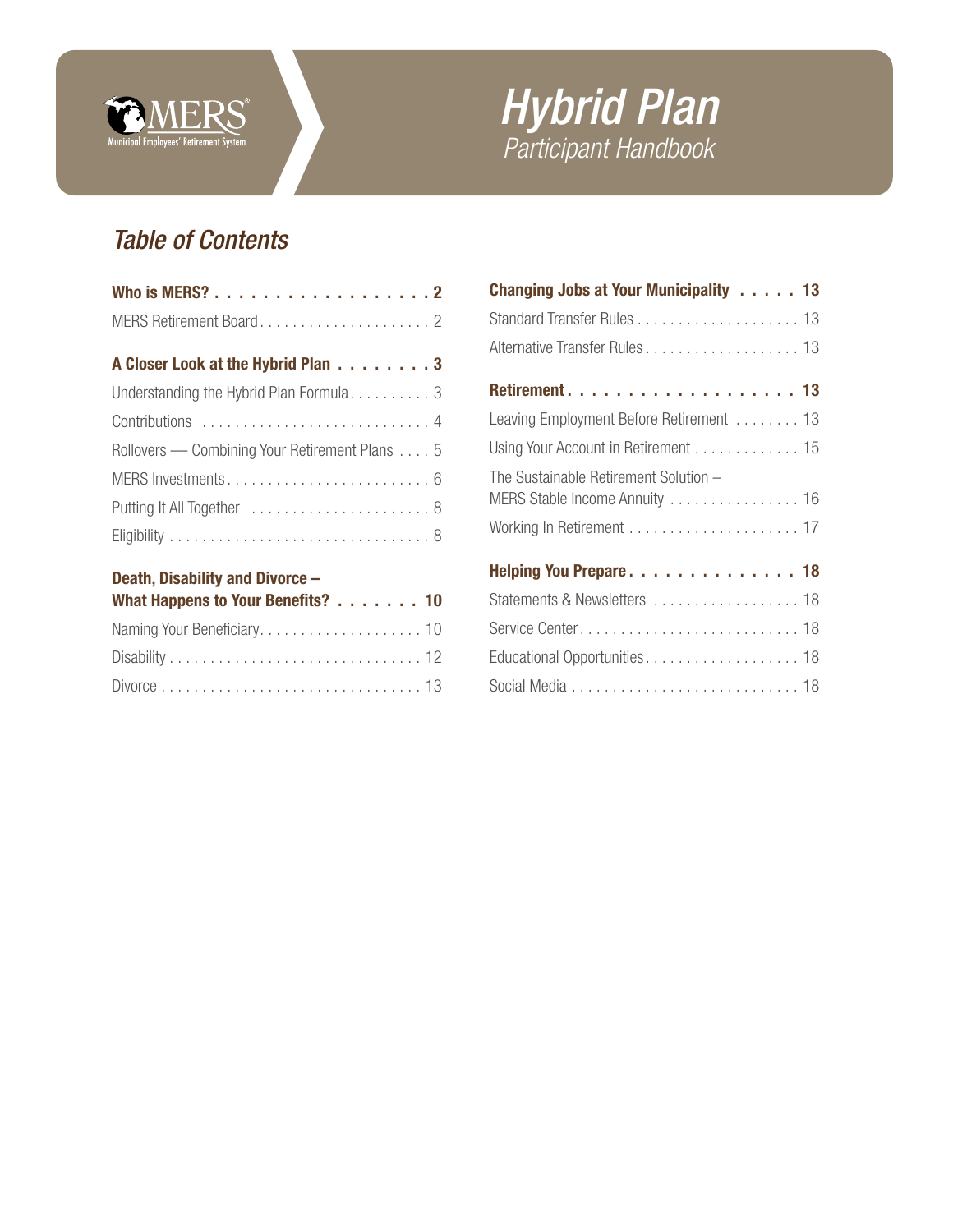# <span id="page-1-0"></span>*Who is MERS? Who is MERS?*

The Municipal Employees' Retirement System (MERS) of Michigan is an independent professional retirement services company that was created to administer the retirement plans for Michigan's local units of government on a not-for-profit basis.

Today MERS proudly counts over 100,000 participants all across the state, many of them your friends and family, neighbors and coworkers. MERS members are police officers and pipe fitters, lawyers, librarians and more, located everywhere from Marquette to Marshall, and plenty in between.

# *MERS Retirement Board*

MERS is administered by a nine-member Retirement Board, made up of representatives from municipalities at the employer, employee, and retiree level, and the general public. It has the fiduciary responsibility for the investment of assets and oversees the system.

The Board appoints the Chief Executive Officer, who manages and administers MERS under the supervision and direction of the Board. The Board also oversees the Plan Document, which governs the benefit provisions of your plan. The MERS Retirement Board, together with the MERS Office of Investments, selects the menu of investment options for the MERS programs.

# *myMERS Online Account Access*

With myMERS, you can access your MERS plan(s) 24 hours a day, seven days a week for account details, statements, beneficiary information, publications, forms, calculators and much more.

Join the thousands of MERS participants who are already enjoying the benefits of myMERS. To get started, visit www.mersofmich.com.

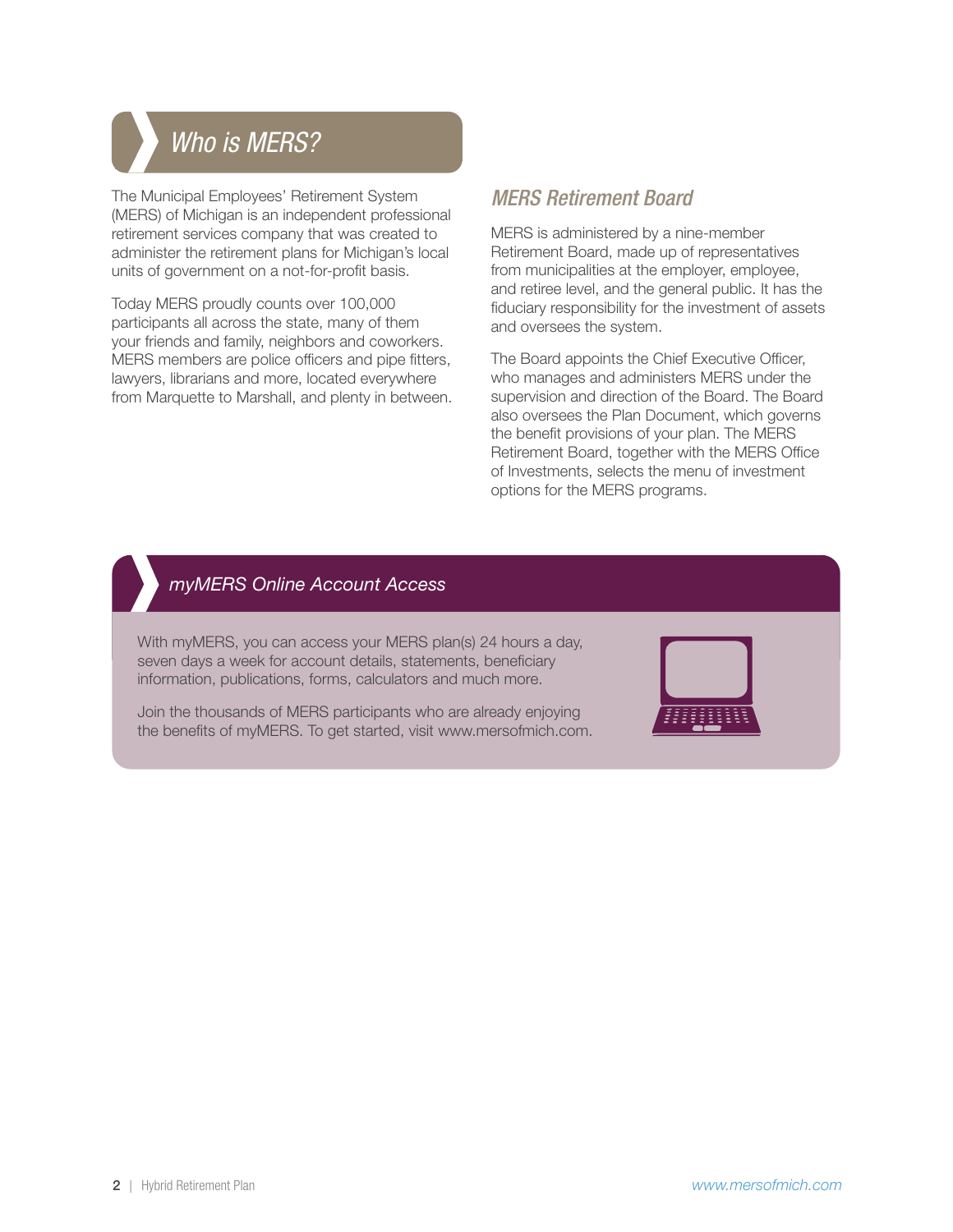# <span id="page-2-0"></span>*A Closer Look at the Hybrid Plan A Closer Look at the Hybrid Plan*

The MERS Hybrid Plan offers two plans in one — the stability and security of a defined benefit plan, combined with the flexibility and investment choice of a defined contribution plan.

# *Understanding the Hybrid Plan Formula*

Hybrid is a combination of a Defined Benefit Plan and Defined Contribution Plan.



We'll explain each part of this formula on the following pages.

# *Hybrid Part I — Your Defined Benefit Portion*

The Defined Benefit portion of the Hybrid Plan is comprised of three components:



**Final average compensation** is the average of your highest consecutive three years of earnings. We review your entire work history and pull the highest consecutive 36 months of wages, even if they are not the most current ones.

**Service credit** is the total amount of all your qualified periods of work. You earn service credit for each month of work that meets your employer's requirement.

Employers may define their own requirements for a "month of service" but the standard definition of a qualified month is **10 full-time** days. Your employer can adopt a different

standard month of service, such as 10 six-hour days per month or 80 hours per month. A day of work is determined by your employer, but it is typically considered eight working hours.

The **benefit multiplier** is the specific percentage that your employer adopts (1.0%, 1.25%, 1.5%, 1.75% or 2.0%)\*. The benefit multiplier of your plan does not change, helping provide a more predictable monthly benefit you can count on in retirement.

*\*1.75% and 2.0% multipliers available only for divisions that do not participate in Social Security*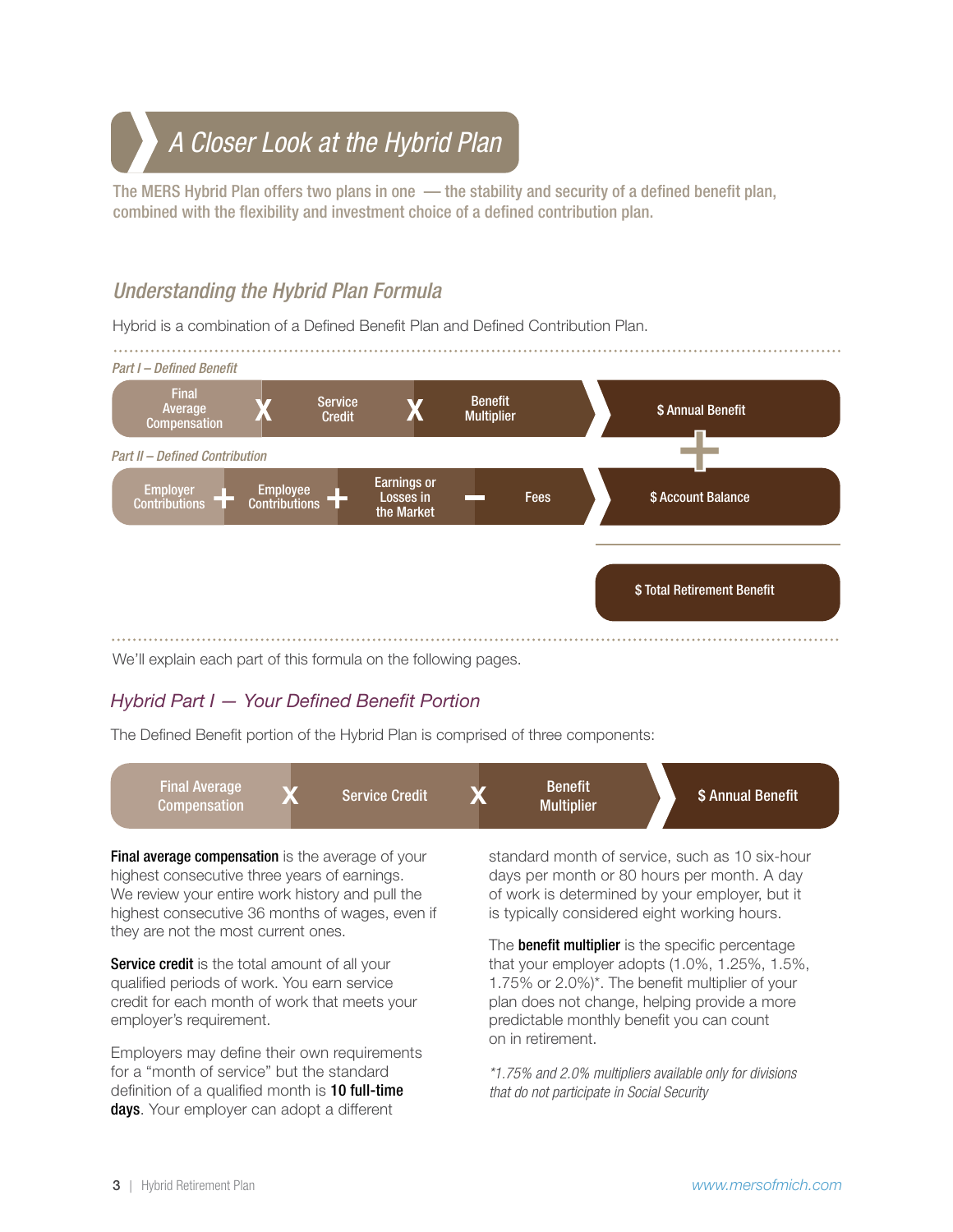### <span id="page-3-0"></span>*Hybrid Part II — Your Defined Contribution Portion*

The Defined Contribution portion of the Hybrid Plan is just like it sounds — defined contributions deposited into your retirement account. This portion of the Hybrid Plan is comprised of four components:



### *Contributions*

Contributions are generally a fixed dollar or percentage of your compensation determined by your employer.

### *Employer Contributions*

Your employer contributes to your defined benefit portion, and may have designed the defined contribution portion of your plan to contribute to it, as well. Employer contributions are made on a pre-tax basis and are not considered taxable until they are withdrawn from the plan. Employer contributions are always subject to a vesting schedule which may be a specified number of years of employment, such as 100% vested after 1 year of employment, or a gradual vesting, such as 1 year =  $20\%$ , 2 years =  $50\%$ , 3 years =  $75\%$ , 4 years = 100%. This vesting schedule may be different than your defined benefit portion. It is important to know what your employer's plan requires and what contributions will be made by your employer so you can maximize your contribution potential.

The three contribution types permitted under the Hybrid Plan are:

- 1. Fixed dollar.
- 2. Fixed percentage.
- 3. Employer match fixed percentage or dollar.

### *Employee Contributions*

#### Mandatory Employee Contributions

If your group has a required fixed dollar or percentage for mandatory employee contributions, then you are required to make the specified contributions to the defined contribution portion of your plan. While you are actively working, you cannot suspend your contributions.

If your group has a match contribution type (where the amount your employer contributes is tied to the amount you contribute), you will elect your amount of contribution at the time of your enrollment. Once you begin making mandatory contributions, you are not allowed to make any changes or stop your contributions at any time. Mandatory contributions are pre-tax for state and federal income tax purposes, but are subject to FICA (Medicare and Social Security) taxes.

#### Voluntary After-Tax Contributions

You may be allowed to make additional after-tax contributions through payroll deduction. Your after-tax contributions are voluntary, meaning you may start or stop them at any time. As long as you don't exceed the maximum contribution limit (*[see](#page-4-0)  [page 5](#page-4-0)*), you can contribute up to 25% of your salary.

If you would like to have after-tax contributions withheld from your paycheck, please talk with your employer.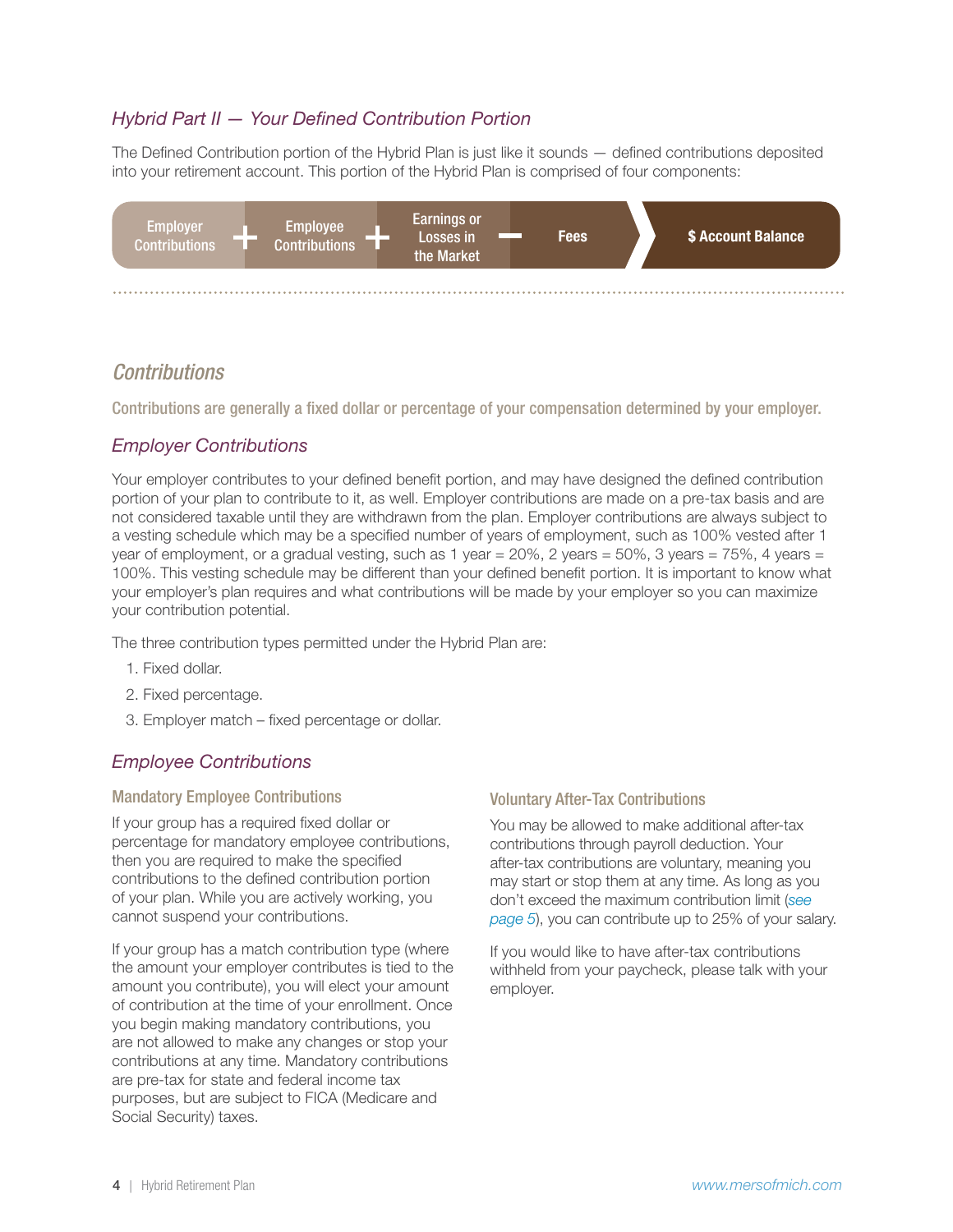### <span id="page-4-0"></span>*The Saver's Credit*

If you make voluntary, after-tax contributions to the defined contribution portion of your plan, you may be eligible for a tax credit called the Saver's Credit. Please contact your personal tax advisor for more information.

#### *Maximum Contribution Limits*

The Internal Revenue Service allows for a maximum annual contribution limit (total of both employer and employee contributions), which is the lesser of:

- Up to 100% of your gross wages (minus your pre-tax contributions).
- No more than the IRS allowed annual limit on contributions. This amount may change from year to year because it is indexed for inflation.
- In addition to the maximum contributions that may be deducted, the IRS has a limit on the amount of wages that contributions may be deducted from.

Please see our *[Retirement Plan Contribution Limits and Reporting Data](https://resources.mersofmich.com/SharePointFormsService/Default.aspx?Publication=RetirementPlanContributionLimitsandReportingData.pdf)* for the most current information.

# *Rollovers — Combining Your Retirement Plans*

Your MERS Hybrid Plan account will accept rollovers from eligible plans. A rollover is when you move your money from one eligible retirement plan into another eligible plan. Plan rollovers allow you to consolidate your savings under one plan. Typically, people consider combining accounts from different employers before retirement or after changing jobs.

The following plans would be eligible for rollover into the defined contribution portion of your Hybrid Plan account:

- Distributions from a qualified plan [401(a), 401(k) etc.]. Your MERS Hybrid Plan is a 401(a) plan.
- A tax-sheltered annuity contract [403(b)]; offered by nonprofit organizations, such as school systems or hospitals.
- Eligible deferred compensation plans [457(b)], such as the MERS 457 Program.
- An individual retirement account [408(a), 408(b), Traditional or SIMPLE IRA].

If you roll over funds from one eligible plan directly to another eligible plan, you do not have to pay any federal income tax on the amount you roll over. Your money will continue to grow tax-deferred until you start to make withdrawals.

# What are the benefits for you if you roll over your funds to MERS?

- MERS average fees may be lower
- Access to MERS investment expertise and funds
- Receive service and information from one plan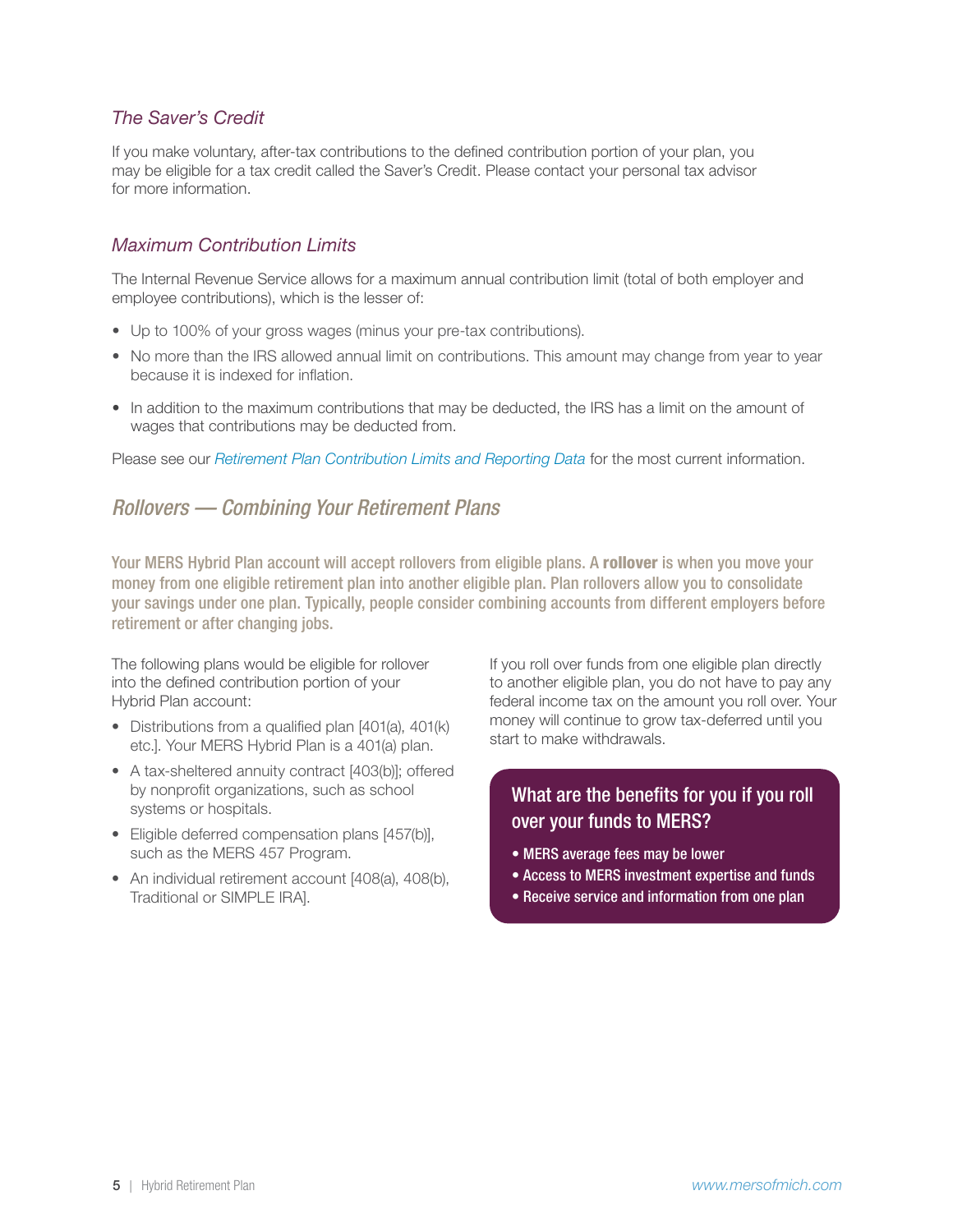# <span id="page-5-0"></span>*MERS Investments*

The defined contribution portion of your MERS Hybrid Plan is a participant directed account, meaning you take an active role in determining your financial goals, making investment choices and monitoring your portfolio. The decisions you make today will affect the results you see tomorrow.

The MERS Investment Menu is simplified into three categories to help you find the investment mix that best meet your investment style.



*100 it for me*<br>
The **Retirement**<br> **111** fully diversified<br> **1211** time as you ge The Retirement Strategies are a simplified way to invest. These options are [fully diversified, professionally managed, and automatically adjust over](http://www.mersofmich.com/MERS/About-MERS/Investments/Retirement-Strategies)  time as you get closer to retirement.



*2 2**Premium S*<br>**2 2** *Premium S*<br>**2** *Premium S*<br>**2** *Premium SP<br>2 Premium SP<br>2 Premium SP<br>2 Premium SP* These Premium Selected Options were actively chosen for you by MERS. Here you have access to pre-built portfolios that MERS helps you [manage by monitoring the investment managers and rebalancing the](http://www.mersofmich.com/MERS/About-MERS/Investments/Premium-Select)  portfolio quarterly. It also gives you access to selected funds to help you build your own portfolio.



*<sup>4</sup>I'll do it myself"*<br>The **Self-Directed B**<br>MERS investment<br>have not been rev The Self-Directed Brokerage Account gives you access to funds outside of [MERS investment menu. The available investments under this window](http://www.mersofmich.com/MERS/About-MERS/Investments/Self-Directed-Brokerage-Account)  have not been reviewed by MERS. You are solely responsible for determining the appropriateness of the investment options.

You'll find additional information on our website, as well as forms, benefit calculators, and helpful tutorials.

You can also contact MERS Service Center weekdays by calling 800.767.MERS (6377).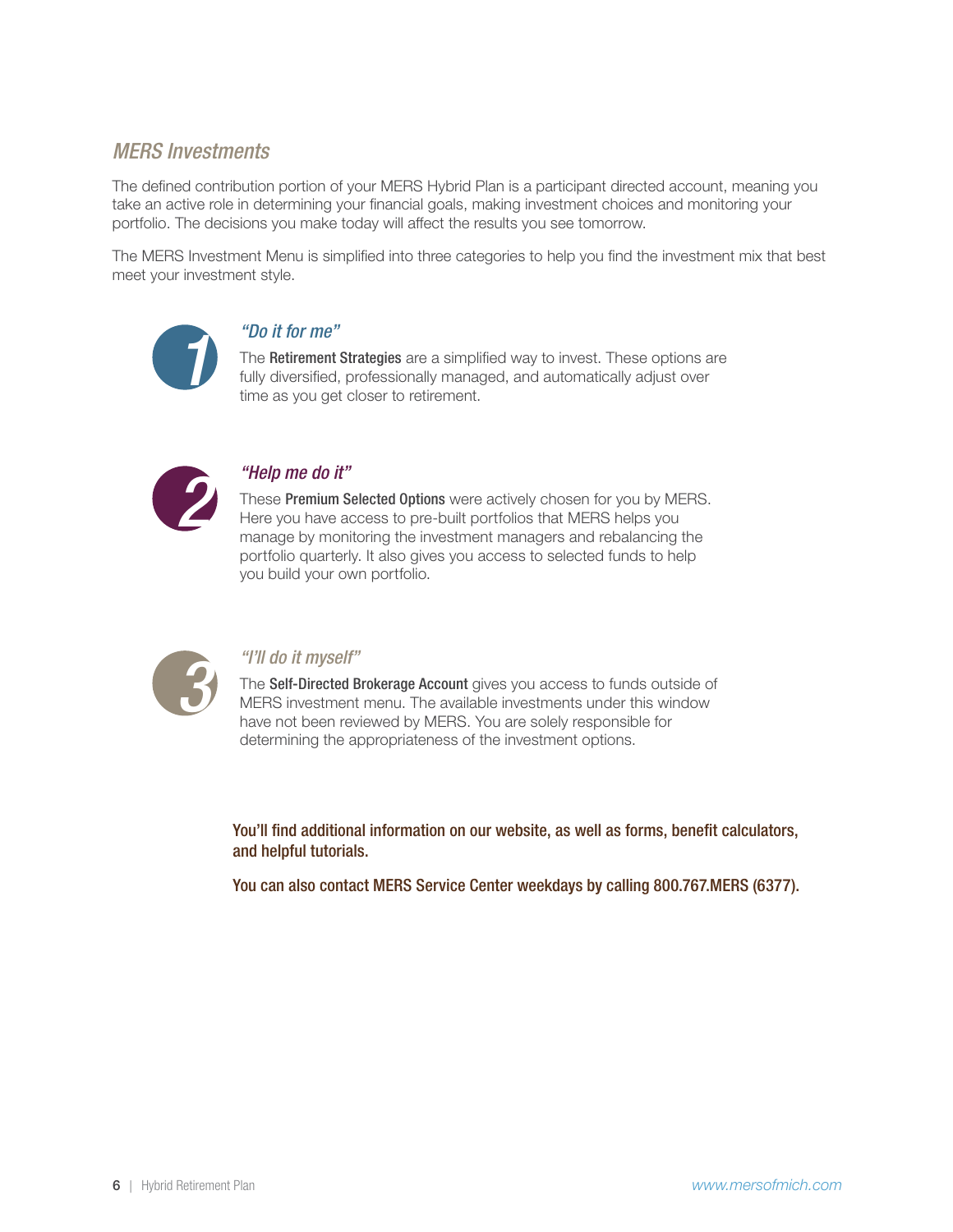### *Investment Oversight — and Insight*

While we've made investing easier with the MERS Investment Menu, there are other ways we help you, too.

The MERS Retirement Board and Office of Investments actively manages the investment options. We review our investment menu on a regular basis and changes are made if appropriate. If a fund is removed, you will be given at least 30 days notice before the change.

You'll also find some insight in the *[Understanding](https://resources.mersofmich.com/SharePointFormsService/Default.aspx?Publication=InvestmentsMenuBook_web.pdf)  [the MERS Investment Menu](https://resources.mersofmich.com/SharePointFormsService/Default.aspx?Publication=InvestmentsMenuBook_web.pdf)* publication, which offers a closer look at each of the investment sleeves, instructions on changing your investment selections, glossary and more. In addition, you'll

receive an annual statement for the defined contribution portion of your Hybrid Plan, and quarterly statements detailing the defined contribution portion of your account.

Another important publication we offer is the *[MERS](https://resources.mersofmich.com/SharepointFormsService/Default.aspx?SummarySheet=FundFeeSummary.pdf)  [Investment Menu Summary,](https://resources.mersofmich.com/SharepointFormsService/Default.aspx?SummarySheet=FundFeeSummary.pdf)* which details the performance and fees of each of our funds. The summary is updated on a quarterly basis, making sure you have the most up-to-date investment information. You can download a copy of the publications on our website or myMERS, or call us to have them sent to you.



#### Making Investment Changes

With myMERS (log in at *[www.mersofmich.com](http://www.mersofmich.com)*), you have access to your MERS Hybrid Plan account anytime. By creating a free myMERS account, you can make investment changes to your MERS Hybrid Plan, track fund performance, download forms, as well as many other useful benefits.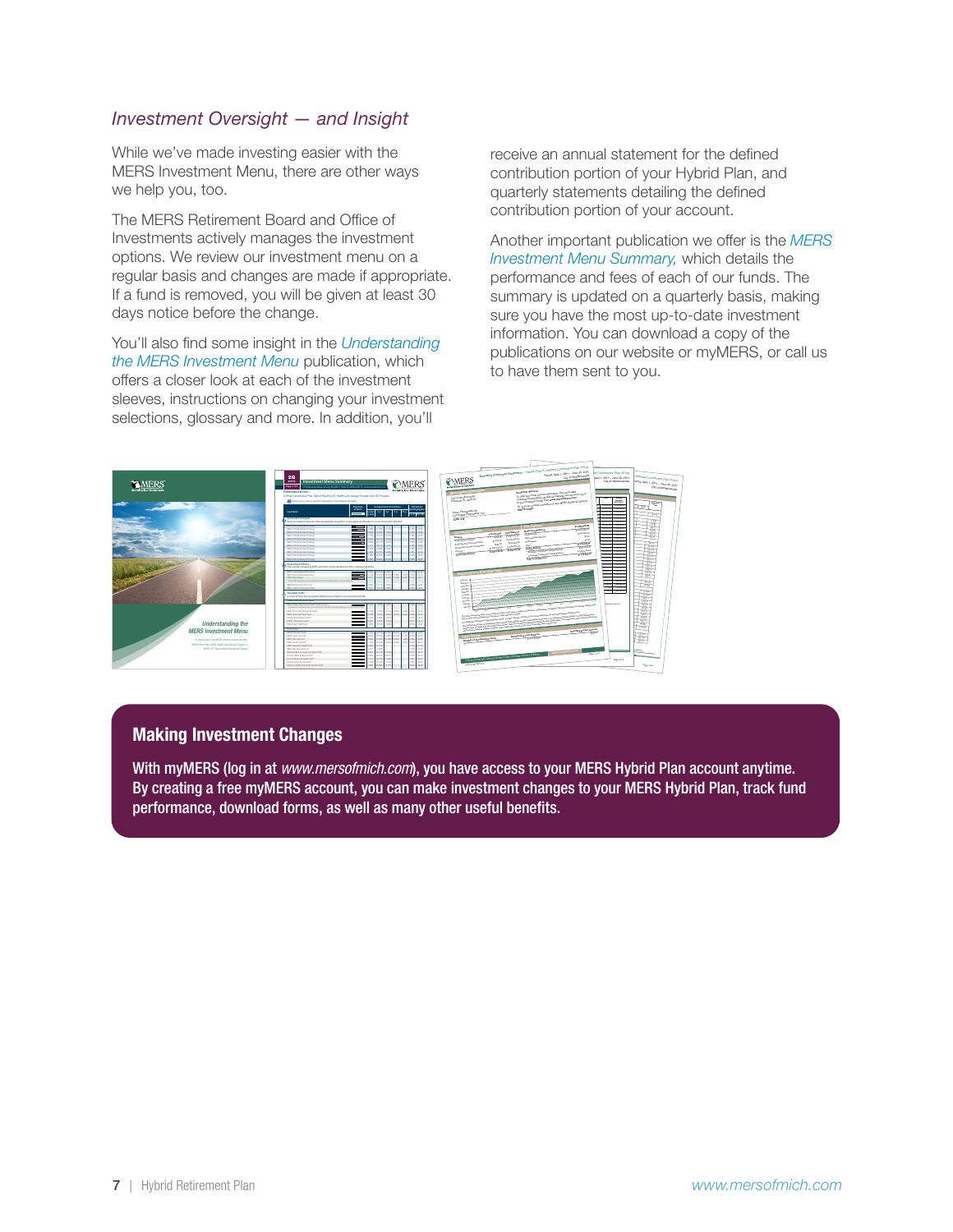# <span id="page-7-0"></span>*Putting It All Together*

With the Hybrid Plan, your future benefit is the combination of these two parts when you retire. Here's the equation:



#### *Example*

Bill works for the city, which has a MERS Hybrid Plan with a 1.5% multiplier. He also contributes 7.5% of his salary to the defined contribution portion of the plan. His starting salary is \$17,814. After 30 years, he retires at age 60, making \$50,000 a year at his highest consecutive three-year salary average.

His benefit results from this equation:

#### *Part I – Defined Benefit*

 $$50,000 \times 30 \times 1.5\% = $22,500 / 12 = $1,875$ per month

#### *Part II – Defined Contribution*

7.5% contribution over 30 years + annual average rate of return of  $6\% = $171,810^*$ account balance for Bill to choose how to use in his retirement

*\* Assumes a 3.5% rate of wage inflation. This account balance will continue to be invested, unless Bill chooses to withdraw all his assets.*

# *Eligibility*

Now that you have a general overview of how your retirement benefit is calculated, we will take a more in-depth look at how everything else works together.

Vesting occurs when you have earned the required amount of service credit you must earn to be eligible for your retirement benefit.

#### *Hybrid Part I — Your Defined Benefit Portion*

You are eligible to begin receiving retirement benefits when you reach the age and service requirements under your plan provisions. Vesting occurs after six years with a standard normal retirement age of 60, but check with your employer as it may differ. Your employer may have adopted an early retirement

provision, which means you may begin receiving your full, unreduced benefit before normal retirement age, if you have met the requirements. Ask your employer or log in to your account at *[www.mersofmich.com](http://www.mersofmich.com)* to see if you qualify.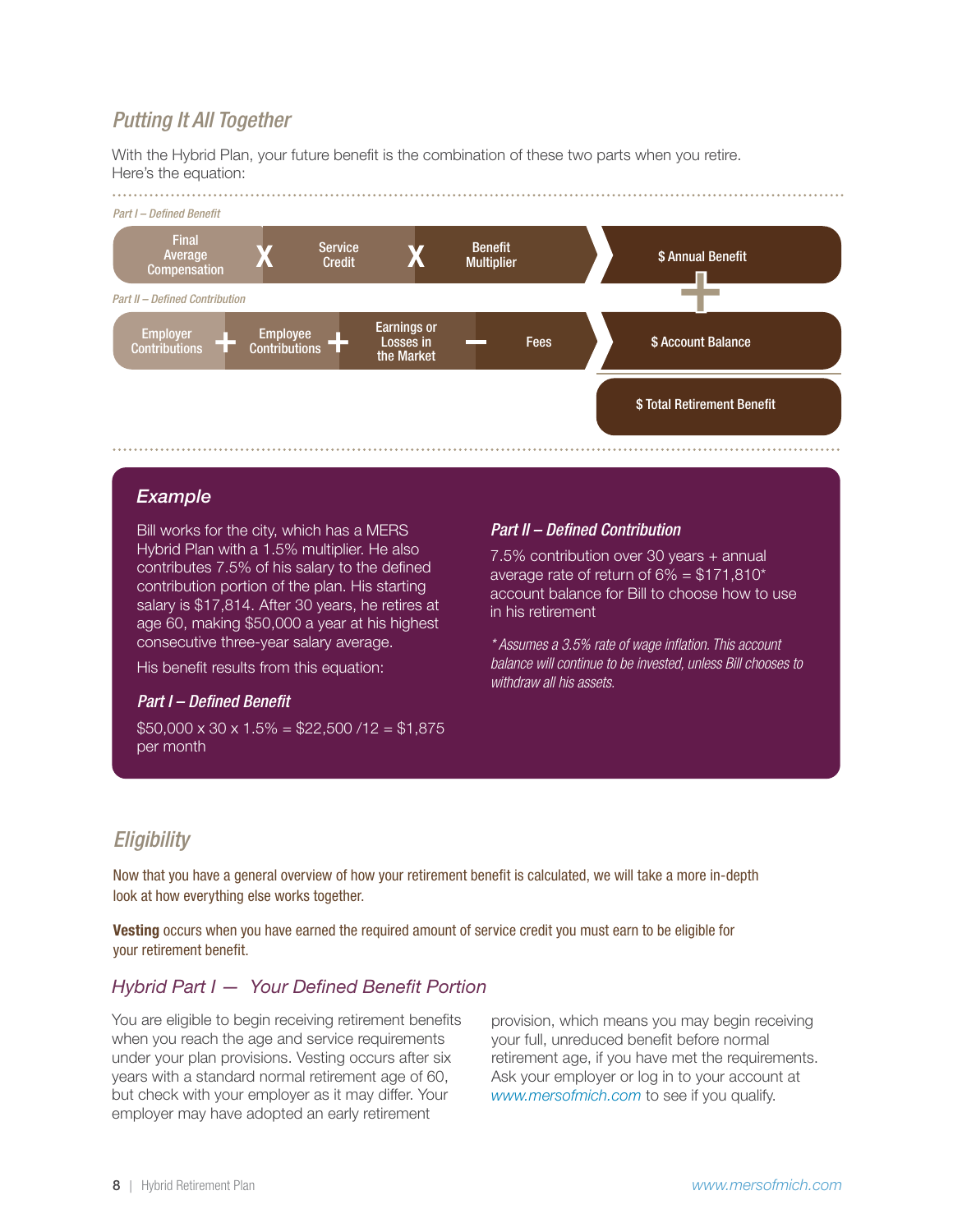### *Hybrid Part II — Your Defined Contribution Portion*

Your employer chooses your vesting requirement for the defined contribution portion. The options vary, but may include:

- Immediate vesting fully vested once enrolled
- 100% vested after predetermined year(s) not to exceed 10 years *Example: 0% vested in years 1-4, 100% vested in year 5*
- Graded vesting vesting based on a certain percentage per years of service (employers can select the vesting percentage for each corresponding year(s) of service, not to exceed 10 years) *Example: 25% vested in year 2, 50% in year 3, 100% vested in year 5*

You always have ownership of your contributions. To withdraw any employer contributions you must meet your employer's vesting requirements.

For more information on withdrawing your defined contribution portion, please see *Using Your Account and Retirement* on *[page 15](#page-14-0)*. For more information about your plan's specific vesting requirements, contact your employer or the MERS Service Center.

#### *Other Employment Statuses that Affect Vesting*

- Workers' Compensation if you're receiving workers' compensation benefits, your employer will not continue to make contributions into your account. However, for each month you are considered actively employed, you will continue to earn service toward vesting.
- Qualified Active Duty Military Service if you're enlisted as a member of the United States branch of Armed Services, contributions, benefits, and service credit with regard to qualified military services, will be provided in accordance with the Uniformed Services Employment and Reemployment Rights Act of 1994.
	- o Hybrid Part I Your Defined Benefit Portion

You may receive service credit while you are in active duty, up to a maximum of 5 years. Even though you do not purchase this service credit, you must also return to the same municipality within 90 days of your discharge date in order to receive this benefit.

o Hybrid Part II – Your Defined Contribution Portion

During your active duty, your employer will continue to make contributions into your account. The amount will generally be based on the rate of pay you would have received if you were not on leave. To be eligible to withdraw these benefits when you terminate employment, you must return to work for your employer within six months of your discharge from active duty service, and work a minimum of one month.

#### *Other Ways to Vest*

There are two other ways you may meet your vesting requirements: Other MERS Service, and the Reciprocal Retirement Act – also known as Act 88. If you have been enrolled in another Michigan governmental employer's retirement plan, you may be eligible to use it to help meet your employer's vesting requirement.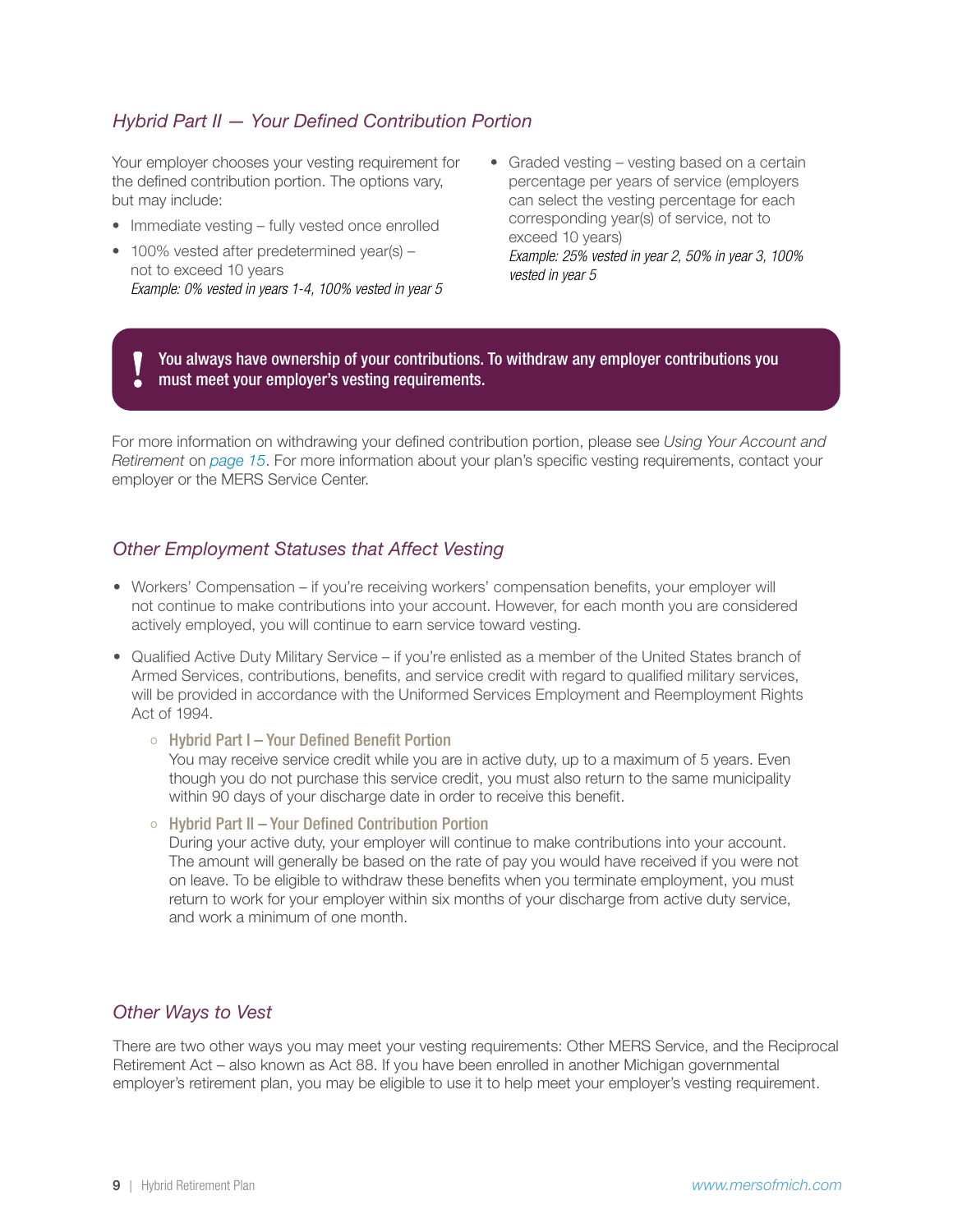<span id="page-9-0"></span>Generally, you will be eligible if:

- You worked for the other MERS or Act 88 governmental employer before your current MERS Hybrid Plan employer.
- You worked for the other MERS or Act 88 governmental employer after your current MERS Hybrid employer, and you have not received a full distribution from the current defined contribution portion of your Hybrid Plan.
- Your service cannot be concurrent if you earn a month of service from two employers in the same month, only one of the months can be counted for vesting purposes.
- If your other Act 88 retirement plan was a defined benefit plan, then your employee contributions (if applicable) must remain on deposit with that plan. You may receive retirement benefits from your previous defined benefit plan (this is not considered a refund).

To find out if you qualify for these benefits, please contact our Service Center with your specific situation.

#### Other MERS Service

Participants need to contact MERS at 800.767.MERS (6377) or fill out the *[MERS-to-MERS](https://resources.mersofmich.com/SharepointFormsService/Default.aspx?FormName=MD-016_DC-MERStoMERSservice.pdf)  [Service Verification Form](https://resources.mersofmich.com/SharepointFormsService/Default.aspx?FormName=MD-016_DC-MERStoMERSservice.pdf)* to verify MERS-to-MERS time in order to include it as part of their Defined Contribution service. MERS-to-MERS time will only apply before a Defined Contribution distribution is taken or a forfeiture occurs, ensuring that employers will not incur future liabilities.

- Minimum of one year of service you must have a minimum of one year of service credit with each MERS employer in order to combine service to meet the vesting and eligibility requirements.
- You must earn one year of service credit with your second MERS employer before you begin receiving retirement benefits from your first MERS employer to combine the service for vesting and retirement eligibility.
- You cannot have more than a 20-year break in service between MERS employers.

#### Reciprocal Retirement Act – Act 88

- Your employer must adopt Act 88 to be eligible.
- You must have a minimum of 30 months of service with the employer from which you want to retire.
- Any breaks in employment must meet Act 88 requirements; generally, a break in service between employments cannot be more than 20 years.

# *Death, Disability and Divorce – What Happens to Your Benefits? Death, Disability and Divorce – What Happens to Your Benefits?*

### *Naming Your Beneficiary*

When the unexpected happens, it helps to have the security and peace of mind the MERS Hybrid Plan offers.

One of the most important things you can do for yourself and your family is to name a beneficiary. Equally important is to make sure your beneficiary information is up-to-date in your records. You can add, edit or delete beneficiary information in your myMERS account.

### *Hybrid Part I — Your Defined Benefit Portion*

Unless otherwise specified, your spouse is always your Monthly Pension Beneficiary. If your spouse chooses to waive their rights, it must be in writing. A Monthly Pension Beneficiary is one person who would receive a lifetime benefit if you are vested and die before you are eligible to receive your benefits.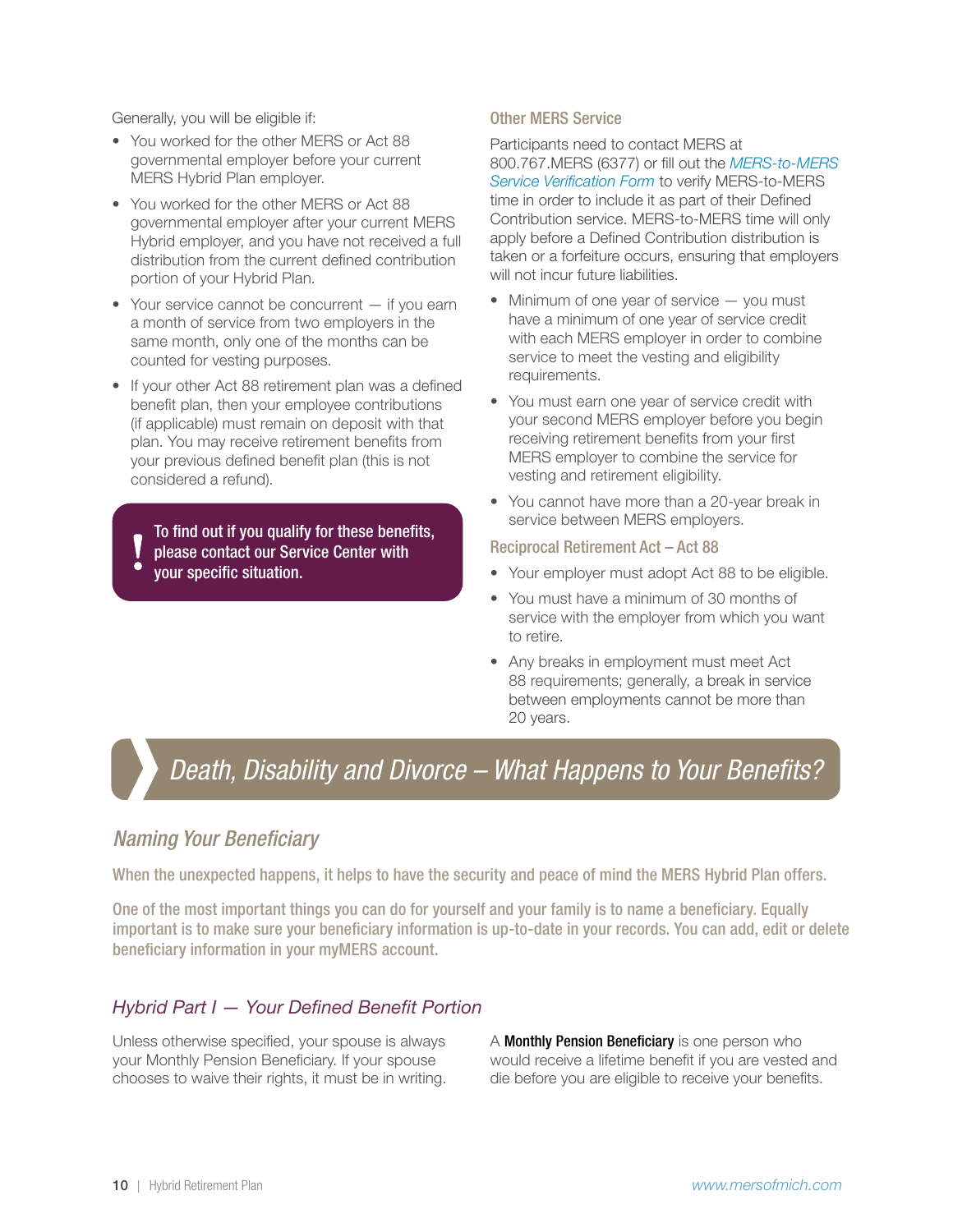#### Death Before Retirement – Active Employees (Defined Benefit Portion)

If you are still an active member at the time of your death, your beneficiary may be entitled to a monthly death benefit. There are two terms used when describing death benefits – *duty death* and *non-duty death*.

**Duty death** is a death that happens as the direct result of an injury or illness arising out of the actual performance of assigned work duties.

- You do not need to be vested.
- Your spouse will automatically receive a minimum of 25% of your final average compensation.
- If you do not have a named Monthly Pension Beneficiary, children under 21 would be eligible to equally share 50% of your Straight Life Benefit.

Non-duty death is a death due to a non-work related condition or event.

- You must be vested.
- Your Monthly Pension Beneficiary will be eligible to receive a lifetime benefit which is a minimum of 85% of your accrued Straight Life benefit.
- If you do not have a surviving spouse or other named Monthly Pension Beneficiary, children under 21 would be eligible to equally share 50% of your Straight Life benefit.

#### Death Before Retirement – Terminated and Vested (Defined Benefit Portion)

If you decide to terminate your employment but die before your retirement benefits start, your beneficiary may be entitled to a monthly benefit from the defined benefit portion of your plan.

- 1. Your spouse or Monthly Pension Beneficiary is eligible to begin receiving benefits when you would have been eligible for a retirement benefit — usually age 60.
- 2. If there is no spouse or named Monthly Pension Beneficiary, children under 21 would be eligible to begin receiving benefits immediately. Each child would equally share a portion of your benefit until age 21.

# *Hybrid Part II — Your Defined Contribution Portion*

If you should die while you are working, you will become vested immediately in the Defined Contribution portion of your plan. Your beneficiary will also be eligible to receive your account balance. Your beneficiary will retain all of the same investment privileges you have, and may elect to invest in any of the funds offered.

A Primary Beneficiary is entitled to your remaining account balance in the event of your death.

A Contingent Beneficiary is entitled to receive the remaining account balance in the event of your death and your Primary Beneficiary's death. You can also name multiple beneficiaries.

A spouse is always the Primary Beneficiary and is entitled to 100% of benefits unless he/she waives this right in writing. If you have no spouse (or your spouse waives their rights), you may choose one or more persons as your Primary or Contingent Beneficiary. You may also choose to name a trust, estate or any legal entity as your beneficiary.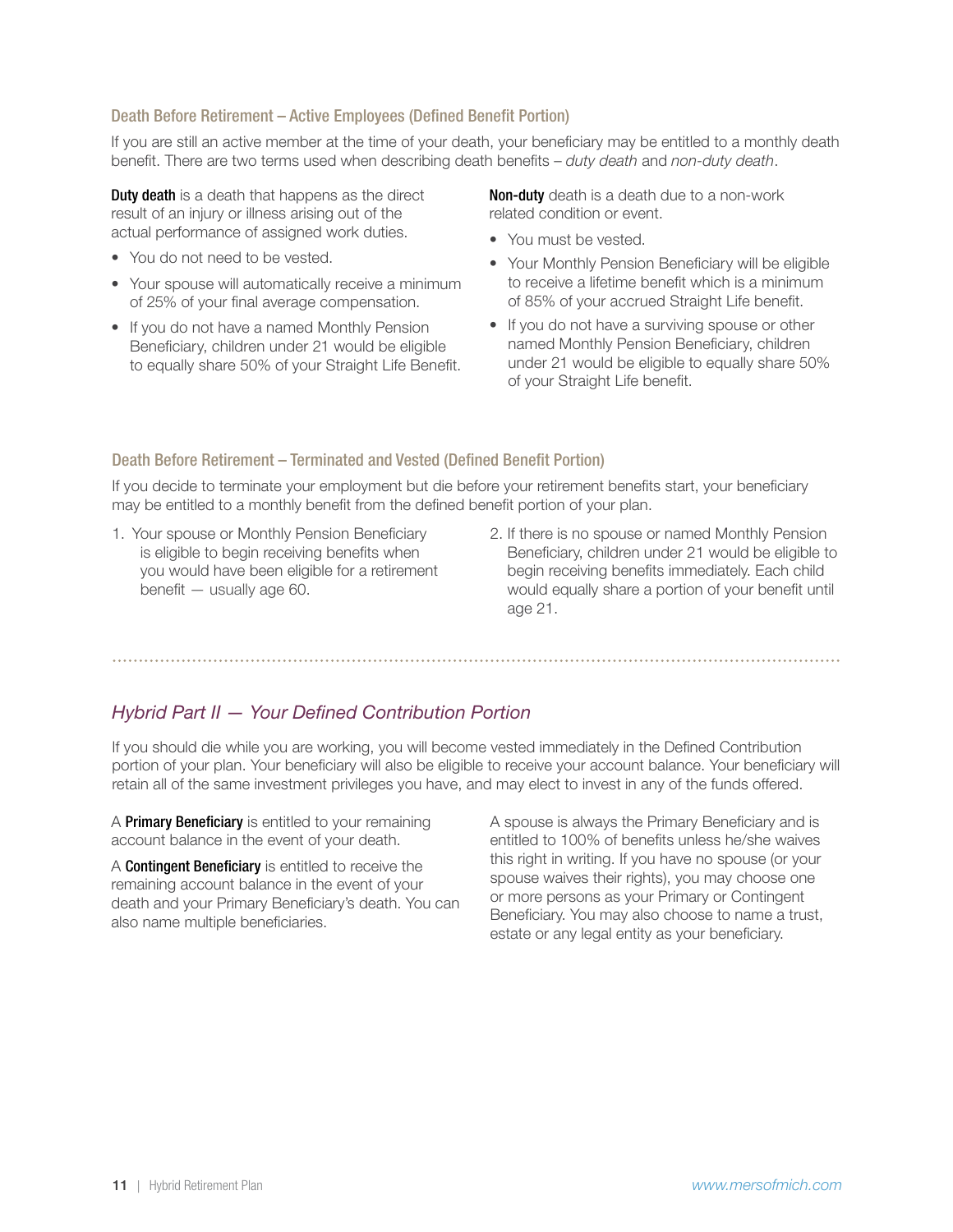# <span id="page-11-0"></span>*Disability*

### *Hybrid Part I — Your Defined Benefit Portion*

#### Disability Retirement

If you happen to reach a point in your career where an injury or illness prohibits you from working, you may need to apply for a disability retirement pension. Disability benefits are subject to approval by MERS.

There are two types of disability retirement: duty disability and non-duty disability. Either you or your employer may apply for disability retirement benefits. Applications must be filed within two years of your termination date. A **termination date** is usually the last date you are employed.

#### Duty Disability

**Duty disability** is an injury or illness that is the direct result of a work-related cause. For this type of disability, you do not need to be vested. The monthly pension payment will be a minimum of 25% of your final average compensation.

#### Non-Duty Disability

Non-duty disability is an injury or illness that is not caused by a work-related incident. In order to be eligible for this type of disability, you must be vested. The monthly pension payment is calculated using the defined benefit formula.

#### Disability Income Limitation

When you receive a disability pension benefit from MERS, there is an income limitation on the amount of considered income you may earn (in addition to your MERS disability pension) without a reduction to your disability pension. Your income limitation is 100% of your final average compensation and is calculated at the time of your retirement. Your considered income is any additional income you receive from other sources. Some examples are Social Security disability benefits; workers' compensation; short and long term disability benefits; sick and accident benefits; and/or any employment — including self-employment.

If the money you earn exceeds your income limitation, your pension amount will be reduced dollar for dollar in excess of your limitation. This limitation stays in effect until your municipality's normal retirement age, if you meet both age and service requirements.

Some key points to keep in mind:

- You must notify MERS of changes in your income as they occur
- Failure to notify MERS of income changes may result in a reduction of monthly pension payments, and repayment of pension overpayment

### *Hybrid Part II — Your Defined Contribution Portion*

If you are permanently and totally disabled and unable to return to work while actively employed, you may be eligible to receive your retirement benefits early with no early withdrawal penalties. **Disability** is defined as a permanent physical or mental impairment that renders you incapable of performing your regular work duties. To declare disability, you will need to provide your employer with medical documentation or a certification of disability from the Social Security Administration to support your claim. Upon approval by your employer, you will become immediately vested.

To receive your distribution, you will need to complete the *[Distribution/Direct Rollover Form \(MD-005\)](https://resources.mersofmich.com/SharepointFormsService/Default.aspx?FormName=MD-005_DistributionDirectRollover.pdf)* located on myMERS.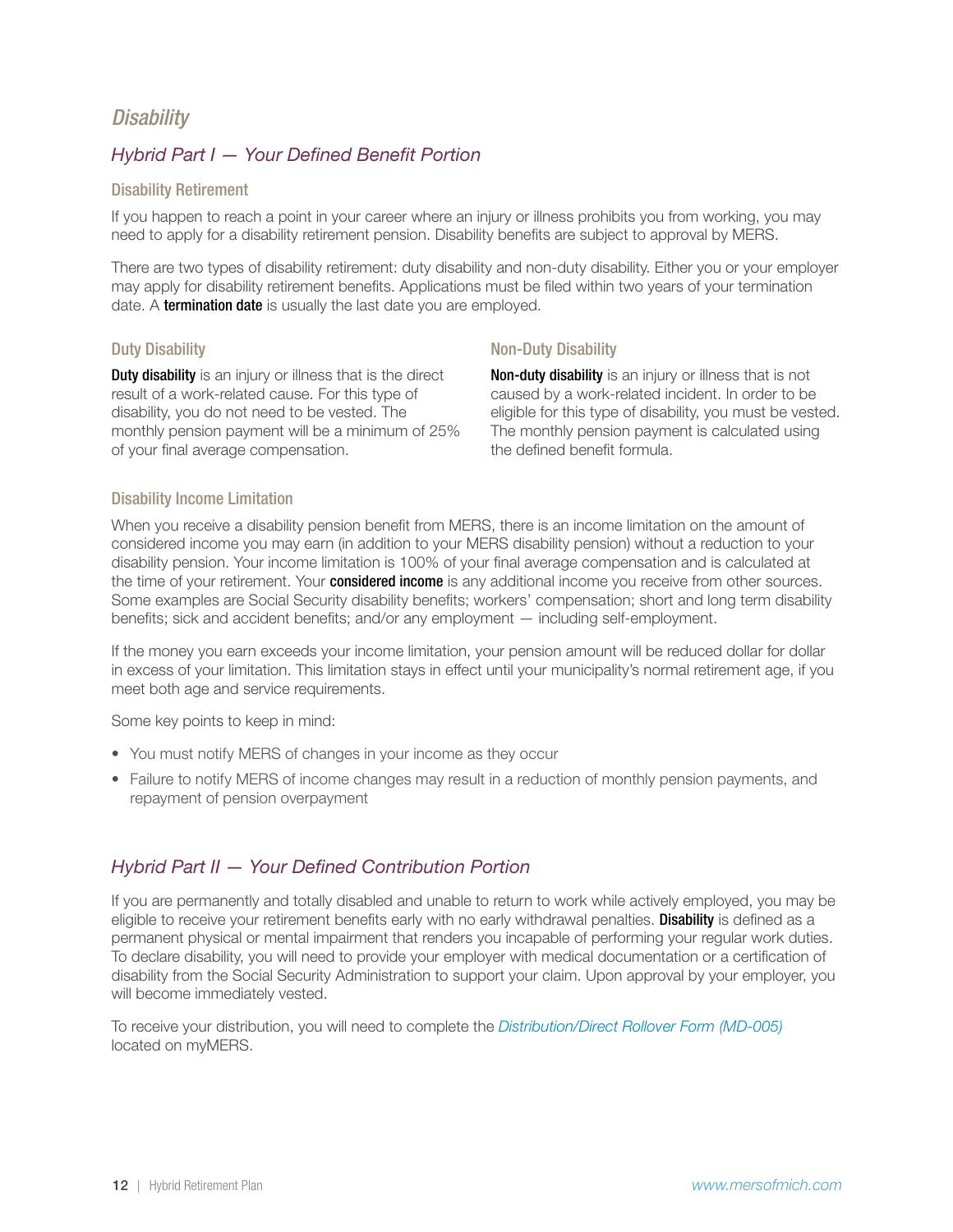# <span id="page-12-0"></span>*Divorce*

The eligibility requirements for divorce are the same for both the defined benefit and defined contribution portions:

Divorce is a life-changing event that can impact your financial future. In the event of a divorce, many issues will need to be addressed. Quite often, your retirement benefits can make up a substantial portion of your assets. Retirement benefits earned during the marriage are considered marital property and your spouse may be entitled to a portion of your benefit.

The Eligible Domestic Relations Order Act – also known as the EDRO Act – authorizes the division and assignment of pension benefits earned by public employees upon divorce.

If the court orders an assignment of some or all of your MERS benefit to your former spouse, a domestic relations order is required to be submitted to MERS.

Please see our website for more information and sample orders: *[https://www.mersofmich.com/](https://www.mersofmich.com/participant/life-events/getting-divorced/) [participant/life-events/getting-divorced/](https://www.mersofmich.com/participant/life-events/getting-divorced/)*.



# *Changing Jobs at Your Municipality Changing Jobs at Your Municipality*

# *Standard Transfer Rules*

Over the course of your career, you may change jobs at your municipality, whether it's a new position or even a new division. If you transfer from one division at your municipality to another division, you must participate in the open, active retirement plan of the new division. Certain conditions apply. If you do change jobs at your municipality, you'll need to complete the appropriate Transfer Member Certification (*[Form 35B](https://resources.mersofmich.com/SharepointFormsService/Default.aspx?FormName=form_35b.pdf)* and *[Form 35C](https://resources.mersofmich.com/SharepointFormsService/Default.aspx?FormName=Form_35C.pdf)*) and return it to your employer. For more information, please read the Standard Transfer Rules under the Forms section of myMERS*.*

# *Alternative Transfer Rules*

Your municipality may have adopted MERS Alternative Transfer Rules, which may offer you a choice of plans. Please ask your employer for more information about what transfer rules apply.

# *Retirement Retirement*

# *Leaving Employment Before Retirement*

## *Hybrid Part I — Your Defined Benefit Portion*

Your options depend on whether or not you are vested, and how much service credit you have acquired. Here are a few things to keep in mind:

- If you leave employment but have at least one year of service credit, you may defer your benefits and service until you meet the age requirements.
- If you are not vested when you terminate employment, you have up to 20 years to go to work for the same or another MERS employer to earn the additional service credit you need to become vested. (See Other MERS Service and Act 88 on *[page 10](#page-9-0)*.)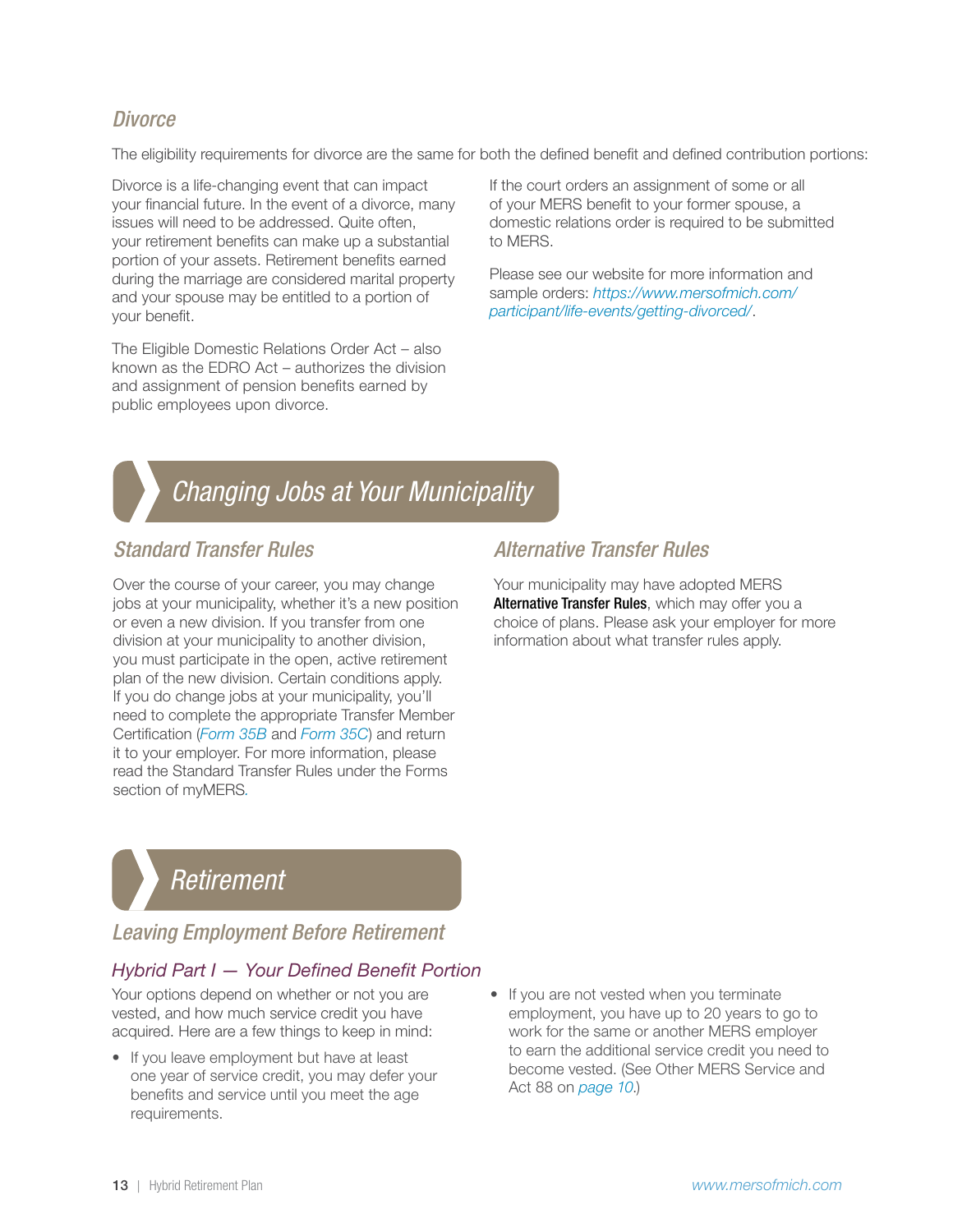### *Hybrid Part II — Your Defined Contribution Portion*

#### Keeping Your Account

A change in employment status doesn't require a change in the defined contribution portion of your plan. You can leave your account with MERS and access it at a later time, or when you're ready to retire. By keeping your account in the MERS Hybrid Plan, you'll continue to receive the benefits of MERS Investment Menu, low administrative fees, and excellent customer service.

#### Pre-Tax

You can also choose to directly roll your account into another eligible retirement plan or into a personal IRA account. This allows you to avoid the 20% mandatory federal income tax withholding and any early withdrawal penalties.

#### Post Tax

A distribution of after-tax contributions from the plan may be rolled into a Traditional IRA, Roth IRA or to certain employer plans that accept rollovers of after-tax contributions and separately account for them. The following rules apply:

- Rollover into an IRA You may roll over after-tax contributions to a Roth IRA or a Traditional IRA either directly or indirectly. Once you roll over, these amounts cannot be rolled over to another qualified employer plan.
- Rollover into an Employer Plan You may roll over after-tax contributions to another qualified retirement plan or a Section 403(b) annuity plan using a direct rollover. The other plan must separately account for amounts rolled over, including the earnings on those after-tax contributions.

*[form \(MD-304\)](https://resources.mersofmich.com/SharepointFormsService/Default.aspx?FormName=MD-304_IncomingDirectRollover.pdf)*. You cannot roll over after-tax contributions from your MERS Defined Contribution Plan to a governmental 457 plan.

For more information, you should closely review the Special Tax Notice included with the Distribution forms, available on myMERS or call the MERS Service Center.

#### Distributions that Cannot be Rolled Over

- Distributions spread over long periods (e.g. more than 10 years)
- Minimum required distributions once you reach age 72 or retire, whichever is later
- Corrective distributions that exceed qualified plan limits
- Defaulted loans that are treated as taxable distributions

#### Withdrawing Your Account

If you leave your current employer, you can choose to begin using the vested portion of your account and withdrawing some or all of your money. While your own contributions (and any earnings on them) are always available to you, the portion of your account that your employer contributed may be subject to a vesting schedule. Please read the *Vesting* section for more information.

You have a variety of distribution options (see *[pages 15](#page-14-0)* and *[16](#page-15-0)*).

You can begin using your account before then, but please be aware there are penalties for doing so. If you leave your employer before Jan. 1 of the year you turn 55, you must wait until age 59½ to take withdrawals without penalty.

#### Low Balance Fee

In January, an annual \$15 low balance fee will be applied to all MERS Hybrid Retirement Plan (Part II - Defined Contribution) accounts with a balance of \$1,000 or less for terminated participants. In addition to the distribution options listed in this section, you may also consider rolling funds into your account to increase the balance. To do so, complete and submit the *[Incoming Direct Rollover](https://resources.mersofmich.com/SharepointFormsService/Default.aspx?FormName=MD-304_IncomingDirectRollover.pdf)* 

#### Please note:

You may receive information from Alerus Financial, which has partnered with MERS to provide trading and custodial services for several of our plans, as well as banking services for plan deposits and withdrawals.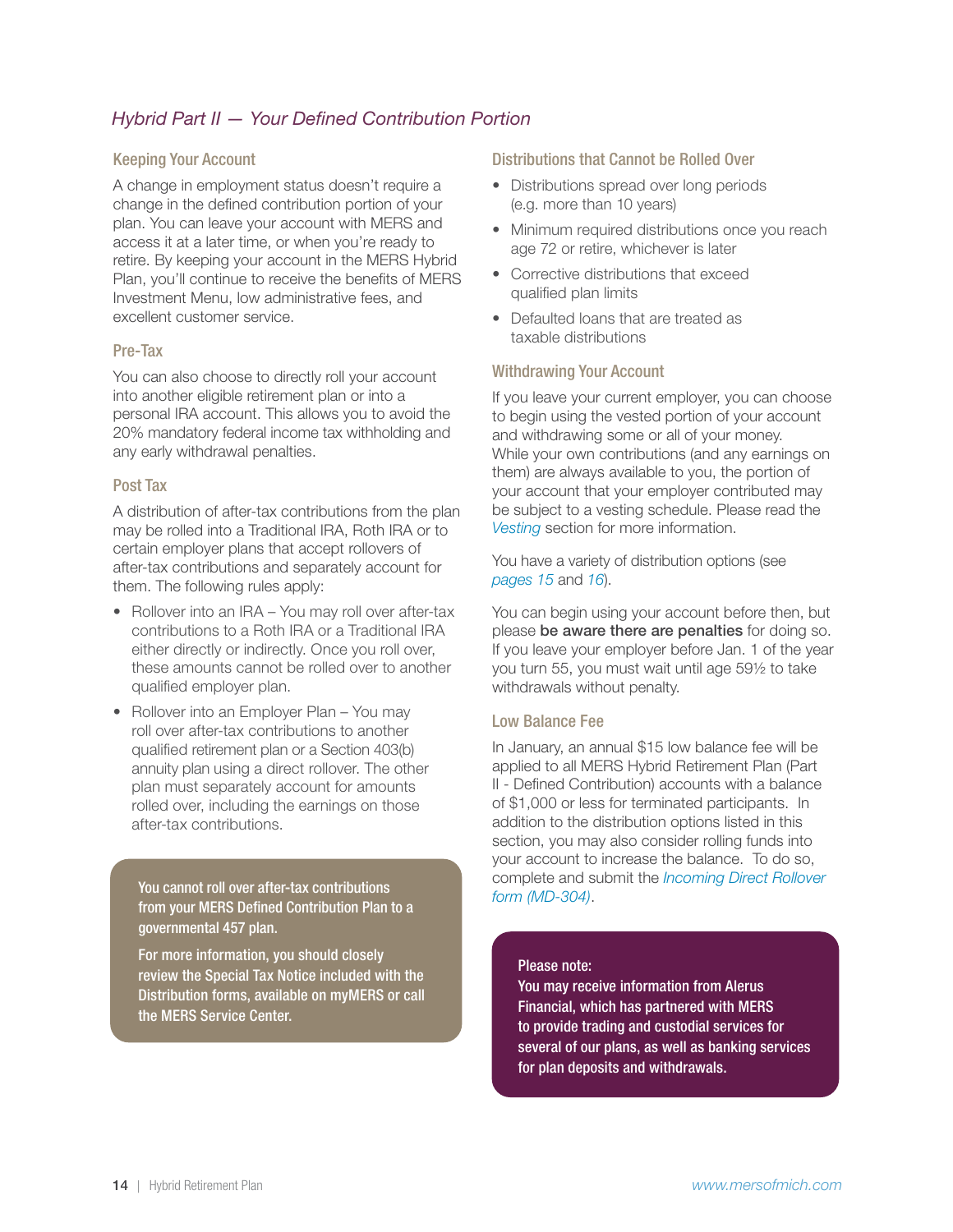# <span id="page-14-0"></span>*Using Your Account in Retirement*

Whether your retirement is right around the corner or several years down the road, it's never too early to start planning.

#### *Hybrid Part I — Your Defined Benefit Portion*

#### Applying for Retirement

When you meet the age and service requirements (refer to *Eligibility* section on page 13), you're ready to start the retirement process.

#### Here's how to get started:

- 1. It's important to apply within 45-90 days of your anticipated retirement date. Apply online through your myMERS account, by selecting your MERS Defined Benefit Plan and clicking the "Apply for Retirement" button.
- 2. We'll send you all the necessary paperwork to complete and return to us, as well as a benefit estimate (see sample on *[page 18](#page-17-0)*).
- 3. All retirements are effective at your termination date.
- 4. All retirement payments are directly deposited on the 18th of every month unless that falls on a holiday or weekend, in which case payments are noliday or weekend, in which case payments are view a short video explaining the three payment<br>transferred the first business day prior.

#### Payment Options

When you retire, you will be able to choose the form of payment that works for you.

#### Your available options are:

- Straight Life highest monthly payment paid for your lifetime, with no monthly pension benefits
- Life with 100%, 75%, or 50% to Monthly Pension Beneficiary – a reduced monthly benefit that provides a chosen percentage to your beneficiary for life if you die. If your beneficiary predeceases you, your payment reverts to the Straight Life payment for the rest of your life
- Life with 20, 15, 10, or 5 year period certain provides a lifetime benefit. If you die before the period certain ends, your beneficiary receives your payment until the period certain ends

options. (*[www.mersofmich.com/video-library](https://www.mersofmich.com/video/defined-benefit-retirement-payment-option/)*)

# *Ready to Retire?*

#### Requests for distributions from your Defined Contribution account are available online.

- 1. Login to your myMERS account
- 2. Choose the appropriate DC account (if you have more than one MERS benefit)
- 3. From the Account Overview landing page, select Distributions from the left-hand navigation
- 4. Choose the appropriate distribution a full distribution or partial distribution option is available to you
- 5. From the amount currently available to you, check either the Maximum value (for a full distribution), or a Specified Amount (for partial distribution) – click Calculate
- 6. Verify that the amount you have requested in the Distribution model is correct select Next
- 7. Follow next steps for accuracy, select Next
- 8. Review the Distribution Certification questions and acknowledge the Special Tax notice before selecting Finish
- 9. Review and/or Save confirmation

All Distributions are processed in the form of a check and are mailed within three to five business days from the day of request. MERS will also accept a distribution request by form, mailed to MERS record keeper for distribution. For a faster and more secure method, MERS recommends you request distributions from your online account.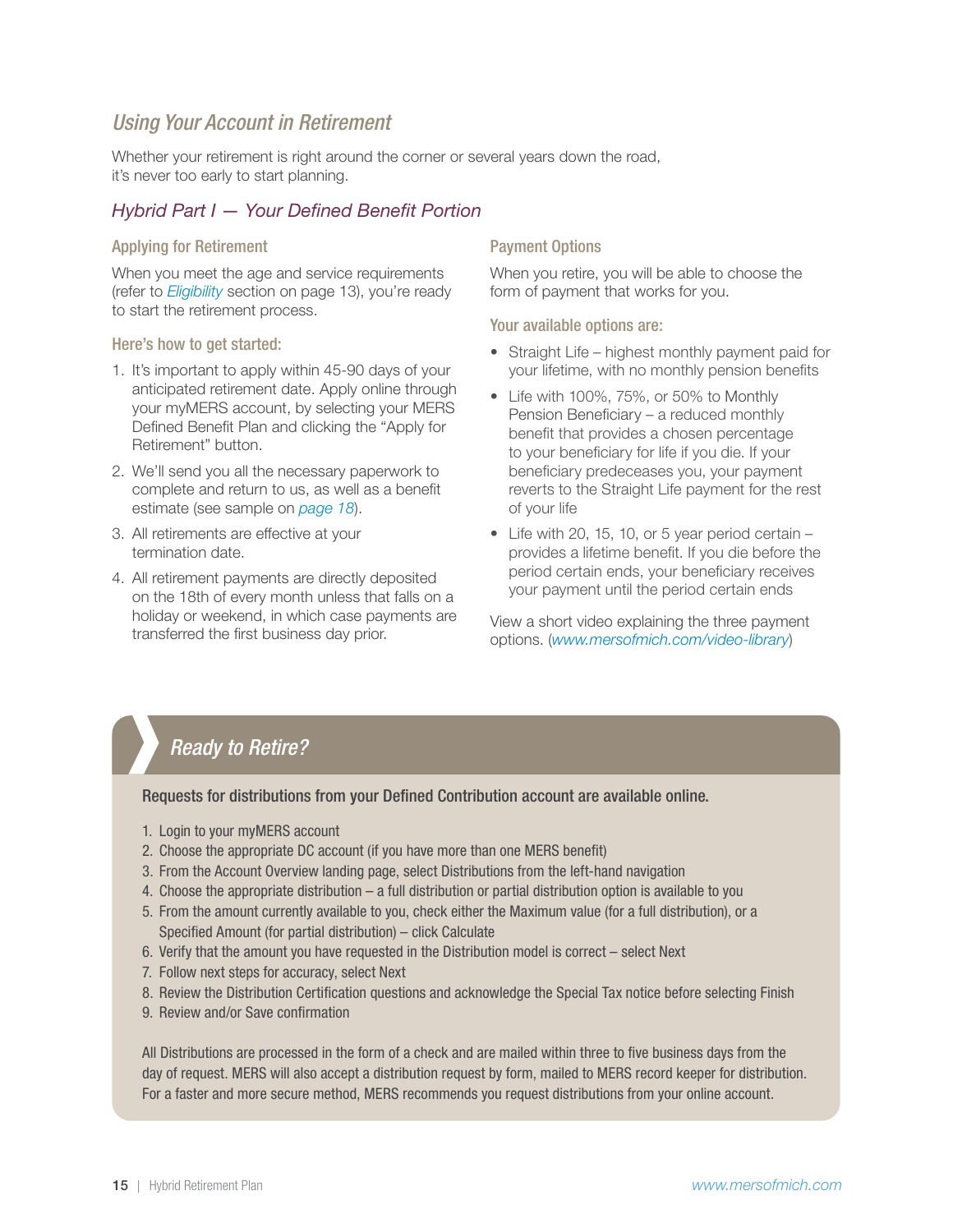#### <span id="page-15-0"></span>*Lump sum payments*

Lump sum payments can be a full or partial amount of your account balance. In addition to a mandatory 20% federal income tax, as well as any applicable state tax withholding from your distribution, you may be subject to a 10% early withdrawal penalty if you receive your payment in a lump sum, unless you:

- Leave your employer in the same calendar year you turn age 55 or after
- Are at least age 591/2 when you begin your distribution
- Meet allowed IRS exceptions (disability, EDRO/QDRO, or distributions due to death of participant)

Voluntary after-tax contributions are not subject to the 20% withholding; however, the earnings on the after-tax contributions would be subject to the withholding.

#### *Substantially equal payments*

If you terminate your employment before the calendar year you turn age 55, you may avoid paying the 10% early withdrawal penalty by taking substantially equal payments following the 72(t) IRS guidelines. For more information, please consult your tax advisor or visit *[www.irs.gov](http://www.irs.gov)*.

### *Periodic payments*

Periodic payments can be made monthly, quarterly, semi-annually, or annually until your account is fully exhausted.

#### *Amount certain*

Amount certain payments are usually an equal amount of your choosing until your account is exhausted.

#### *Period certain*

Period certain payments are usually an equal amount estimated to exhaust over a specific time period of your choosing.

#### *Required Minimum Distributions*

After you have terminated employment and reached age 72 (or 70½ if you reach age 70½ before 12/31/2019), you (or your beneficiary) must begin taking minimum distributions from your plan every year. This IRS mandatory withdrawal is called a Required Minimum Distribution. Your initial distribution can be deferred until April 1 of the calendar year following the year you turn age 72, or terminate employment, whichever is later. However, the subsequent payments must be taken by Dec. 31 of each year.

Example: You turn age 72 in August 2022. You defer your first required distribution until April 2023. Your second required distribution will occur by December 2023.

Your distribution is subject to income tax withholding. If you do not take your Required Minimum Distribution when required, there is a significant IRS penalty.

> Payment choices must meet IRS requirements for required minimum distributions.

You may receive information from Alerus Financial, which has partnered with MERS to provide trading and custodial services for several of our plans, as well as banking services for plan deposits and withdrawals.

# *The Sustainable Retirement Solution – MERS Stable Income Annuity*

If you're concerned about making your distributions last through your retirement, MERS offers another option. The MERS Stable Income Annuity is a program that allows you to convert your retirement account into a **guaranteed income stream** for life  $-$  or a period of your choice. There may also be the flexibility of a lump sum payment depending upon which annuity option you choose. Here are some of the options available to you.

 $\bullet$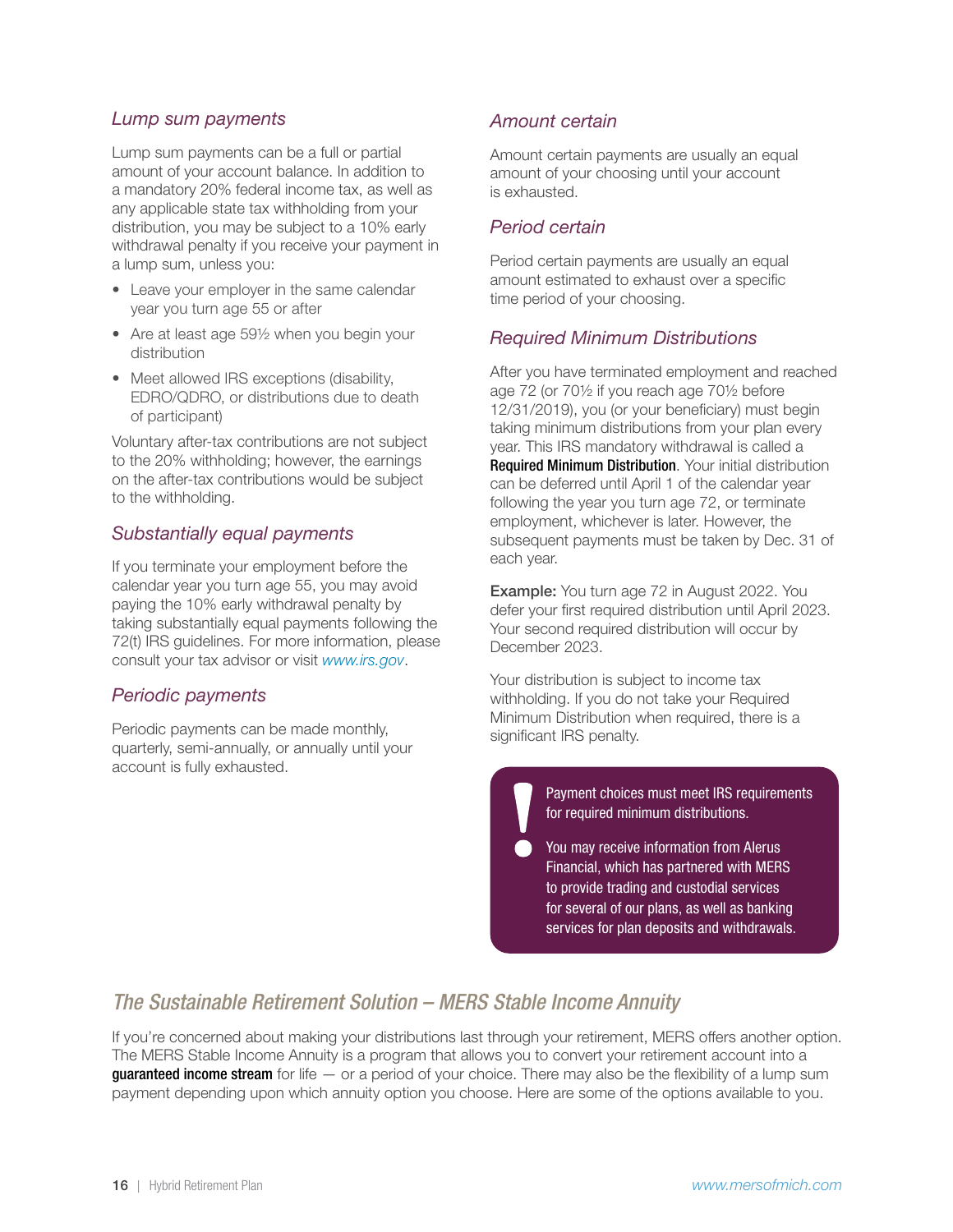- <span id="page-16-0"></span>• Life Income\*
- Life Income with Installment Refund
- Life Income with Certain Period\*
- Joint and Survivor Life Income
- Joint and Survivor Life Income with Installment Refund
- Joint and Survivor Life Income with Certain Period
- Joint and Contingent Survivor Life Income
- Certain Period\*

*\*Inflation protection available. You can elect to guard against the effects of inflation with an annually increasing payment of 1%, 2%, 3%, 4%, or 5%.*

There are many benefits to MERS Stable Income Annuity – but best of all, we've designed it to help meet your personal financial needs. For more information or to receive a free individual estimate, please contact our Service Center at 800.767.MERS (6377) or visit our website.

## *Taxability of MERS Benefits*

#### Income Tax Withholding

Federal income tax and, under certain conditions, state tax is required on your MERS benefits, with the exception of any post-tax employee contributions that may have been made.

You choose how you want your taxes to be withheld at the time of your first payment. You may change your tax choice at any time. Please see the *[Pension](https://resources.mersofmich.com/SharepointFormsService/Default.aspx?FormName=F-31_DBfederalIncomeTax.pdf)  [Recipient's Federal Income Tax Withholding](https://resources.mersofmich.com/SharepointFormsService/Default.aspx?FormName=F-31_DBfederalIncomeTax.pdf) [Authorization \(F-31\)](https://resources.mersofmich.com/SharepointFormsService/Default.aspx?FormName=F-31_DBfederalIncomeTax.pdf)*.

Each January, MERS will mail to you or your beneficiary the 1099-R form necessary to file your income tax. It will have your gross distribution, taxable amount, federal and any applicable state income tax withheld, employee contributions (if you contributed to your pension), and type of benefit being paid (retirement, disability, beneficiary, refund).

## *Working In Retirement*

If you retire and later decide to return to the workplace, there are restrictions that can affect your MERS pension under certain conditions. These restrictions apply only if you become re-employed by the employer you retired from. There are also different rules for elected officials than regular employees. There are no restrictions if you are hired anywhere other than the employer you retired from.

If you retire and you are returning to a regular (non-elected/appointed) position, the following rules apply:

- You must complete and submit the appropriate Dual Certification form, signed by both you and your employer, to MERS.
- You must have a bona fide termination before returning to work, per IRS rules. **Bona fide** termination is defined as *no* formal or informal agreement to return to work prior to retirement.
- You must have 60 days of separation.
- You may work up to 1,000 hours in a calendar year.

If you retire and you are returning to an **elected/** appointed position, the following rules apply:

- You must complete and submit the appropriate Dual Certification form, signed by both you and your employer, to MERS.
- You must have a bona fide retirement before returning to work, per IRS rules. **Bona** fide retirement is defined as *no* formal or informal agreement to return to work prior to retirement.
- If you are re-elected/appointed into the *same* position, you must have two years of separation.
- If you are elected/appointed into a different position, you must have 60 days of separation.
- You are not subject to any hours limitation.